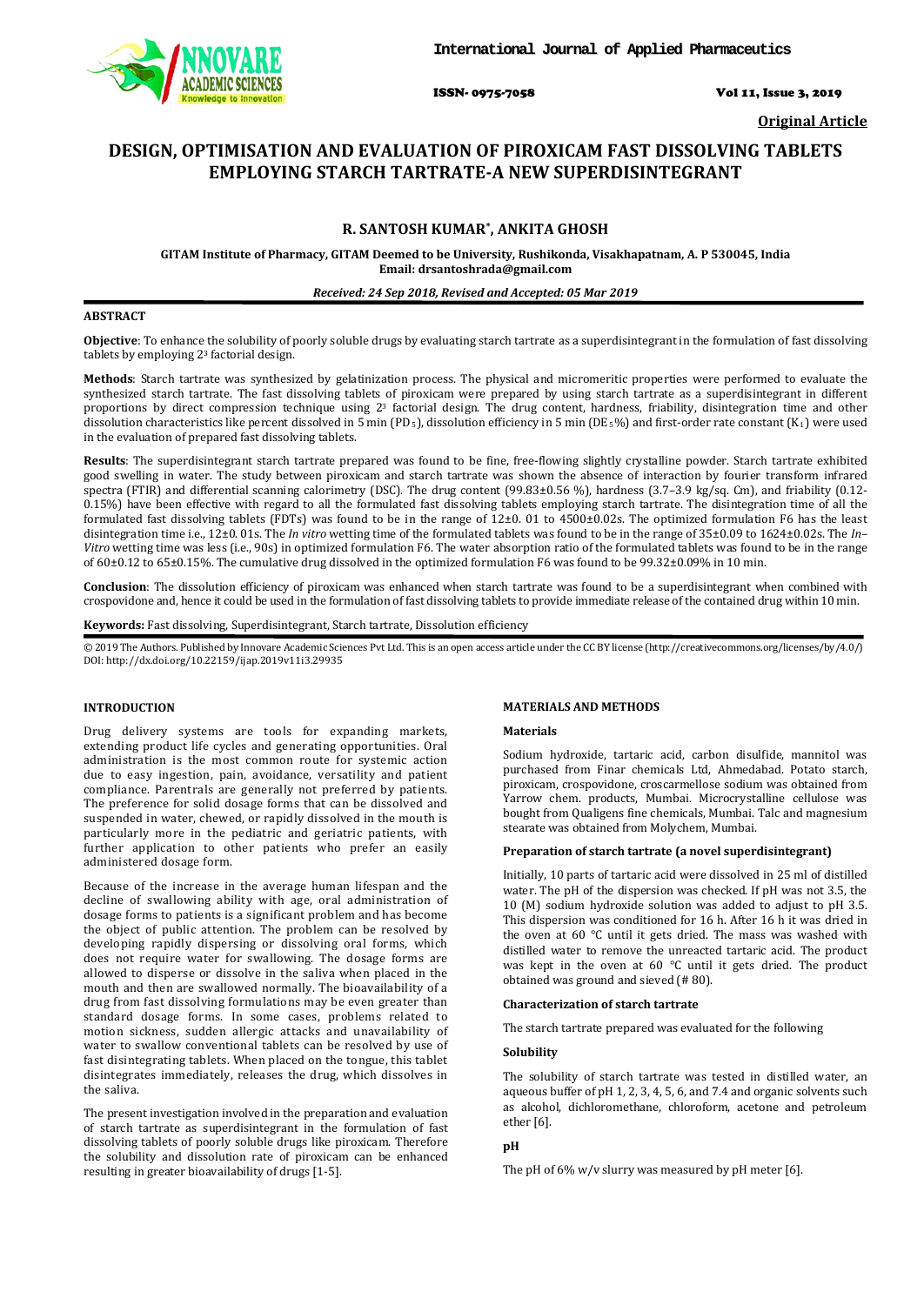#### **Melting point**

Melting point was determined by using melting point apparatus [6].

#### **Viscosity**

The viscosity of 1% dispersion in water was measured using Ostwald Viscometer [6].

#### **Swelling index**

Starch tartrate (200 mg) was added to 10 ml of water and light liquid paraffin was taken in two different measuring cylinders and mixed. The dispersion in the tubes was allowed to stand for 12 h. The volumes of the sediment in the cylinders were recorded. The

```
swelling index of the material was calculated as follows [7].<br>
S.I(96) = Volume of sediment in water – Volume of sediment in light liquid paraffin<br>
\frac{1}{2} x 100
                                          Volume of sediment in light liquid paraffin
```
## **Test for gelling property**

The gelling property (gelatinization) of the starch and prepared starch tartrate, was evaluated by heating a 7% w/v dispersion of each in water at 100 °C for 30 min [7].

## **Particle size**

Particle size analysis was done by sieving using standard sieves [7].

#### **Density**

Density (g/cc) was determined by liquid displacement method using benzene as liquid [7].

#### **Bulk density**

Both loose bulk density (LBD) and tapped bulk density (TBD) were determined by transferring the accurately weighed amount of sample in 50 ml measuring cylinder, and tapped 50 times on a plane surface and tapped volume of packing recorded and LBD and TBD calculated by the following formula [8].

$$
\text{LBD} = \frac{\text{Mass of powder}}{\text{volume of packing}}
$$
\n
$$
\text{TBD} = \frac{\text{Mass of powder}}{\text{Tapped volume of packing}}
$$

## **Percentage compressibility index**

Percentage compressibility of the powder mix was determined by Carr's Compressibility Index calculated by the following formula [9].

% Carr's Index = 
$$
\frac{(TBD - LBD)}{TBD} \times 100
$$

Where TBD= Tapped bulk density; LBD= Loose bulk density.

## **Angle of repose**

The frictional forces in loose powder or granules can be measured by the angle of repose. This is the maximum angle possible between the surface of a mass of powder and the horizontal plane. The angle of repose is calculated by applying the next equation [9];

$$
\tan \theta = \frac{h}{r} \ \theta = \tan^{-1} \frac{h}{r}
$$

Where θ=angle of repose; h=height of the pile of powder; r=radius of the pile of powder

#### **Fourier transform infrared (FTIR) spectroscopy**

FTIR spectra of starch tartrate were recorded on samples prepared in potassium bromide (KBr) disks using a BRUKER FT–IR,(Tokyo, Japan). The scanning range was 500 to 4000 cm-1 . Samples were mixed with (KBr) to form disks by means of a hydrostatic press at 6- 8 tons pressure [8].

## **X-Ray diffraction**

The diffraction pattern of starch tartrate was recorded with an x-ray diffractometer (analytical spectra's Pvt. Ltd., Singapore). X-ray diffraction was performed at room temperature (30 °C) with a diffractometer; target, Cu( $\lambda$ 1.54 A), filter, Ni; voltage, 40 kV; current 30mA; time constant 10 mm/s; scanning rate 2  $\degree$ /min; measured from 10-35 ° at full scale 200 [8].

#### **Drug–excipients compatibility studies**

The compatibility of starch tartrate with the selected drug (piroxicam) was evaluated in DSC and FTIR studies.

## **Differential scanning calorimetry (DSC)**

DSC thermograms of piroxicam and their mixtures (1: 1) with starch tartrate were recorded on Perkin Elmer thermal analyzer samples (2-5 mg) were sealed into aluminum pans and scanned at a heating rate of 10 °C min-1 over a temperature range 30–350 °C [8].

#### **Infrared spectroscopy**

Fourier transform infrared (FTIR) spectra of piroxicam and their mixtures (1: 1) with starch tartrate were recorded on a Perkin Elmer, IR Spectrophotometer model: Spectrum RXI, using KBr disc as reference [8, 9].

#### **Preparation of piroxicam fast dissolving tablets**

The tablets were prepared by direct compression technique using  $2<sup>3</sup>$ factorial design in which 3 independent variables {superdisintegrants i.e., starch tartrate (A), crospovidone (B), croscarmellose sodium (C)} and 1 dependent variable (dissolution efficiency in 5 min) were taken into consideration. The composition of the different formulation of piroxicam fast dissolving tablets is shown in table no 1 in which the levels of superdisintegrants were selected at 2 levels i.e., lower and higher level concentrations. For starch tartrate (A), the lower level i.e. 0% concentration and upper level i.e. 5% concentration. For crospovidone (B) and croscarmellose sodium( $C$ ) also, the lower level is 0% concentration and higher level i.e., 5% concentration. For uniformity in particle size, each ingredient was passed through # 100 mesh sized screen before mixing. Starch tartrate, crospovidone, croscarmellose sodium, mannitol, and microcrystalline cellulose were accurately weighed, transferred and mixed using a mortar and pestle, and then added to piroxicam. Finally, talc and magnesium stearate were added to the powder mixture. Finally, the mixed blend was compressed by using eight station rotator press Karnawathi Machineries Pvt, Ltd., Ahmedabad, India).

| Ingredients                 | F <sub>1</sub>           | F <sub>2</sub> | F <sub>3</sub>           | F4  | F <sub>5</sub> | F6  | F7                       | F8  |
|-----------------------------|--------------------------|----------------|--------------------------|-----|----------------|-----|--------------------------|-----|
| Piroxicam                   | 20                       | 20             | 20                       | 20  | 20             | 20  | 20                       | 20  |
| <b>Starch Tartrate</b>      | $\overline{\phantom{a}}$ | 10             | $\overline{\phantom{0}}$ | 10  |                | 10  | $\overline{\phantom{a}}$ | 10  |
| Crosscarmellose             | -                        | $\,$           | 10                       | 10  |                | -   | 10                       | 10  |
| Crospovidone                | -                        | -              |                          |     | 10             | 10  | 10                       | 10  |
| Mannitol72                  |                          | 62             | 62                       | 52  | 62             | 52  | 52                       | 42  |
| Micro crystalline cellulose | 100                      | 100            | 100                      | 100 | 100            | 100 | 100                      | 100 |
| Talc                        | 4                        | 4              | 4                        | 4   | 4              | 4   | 4                        | 4   |
| Magnesium state             | 4                        |                | 4                        |     |                | 4   | 4                        |     |
| Total                       | 200                      | 200            | 200                      | 200 | 200            | 200 | 200                      | 200 |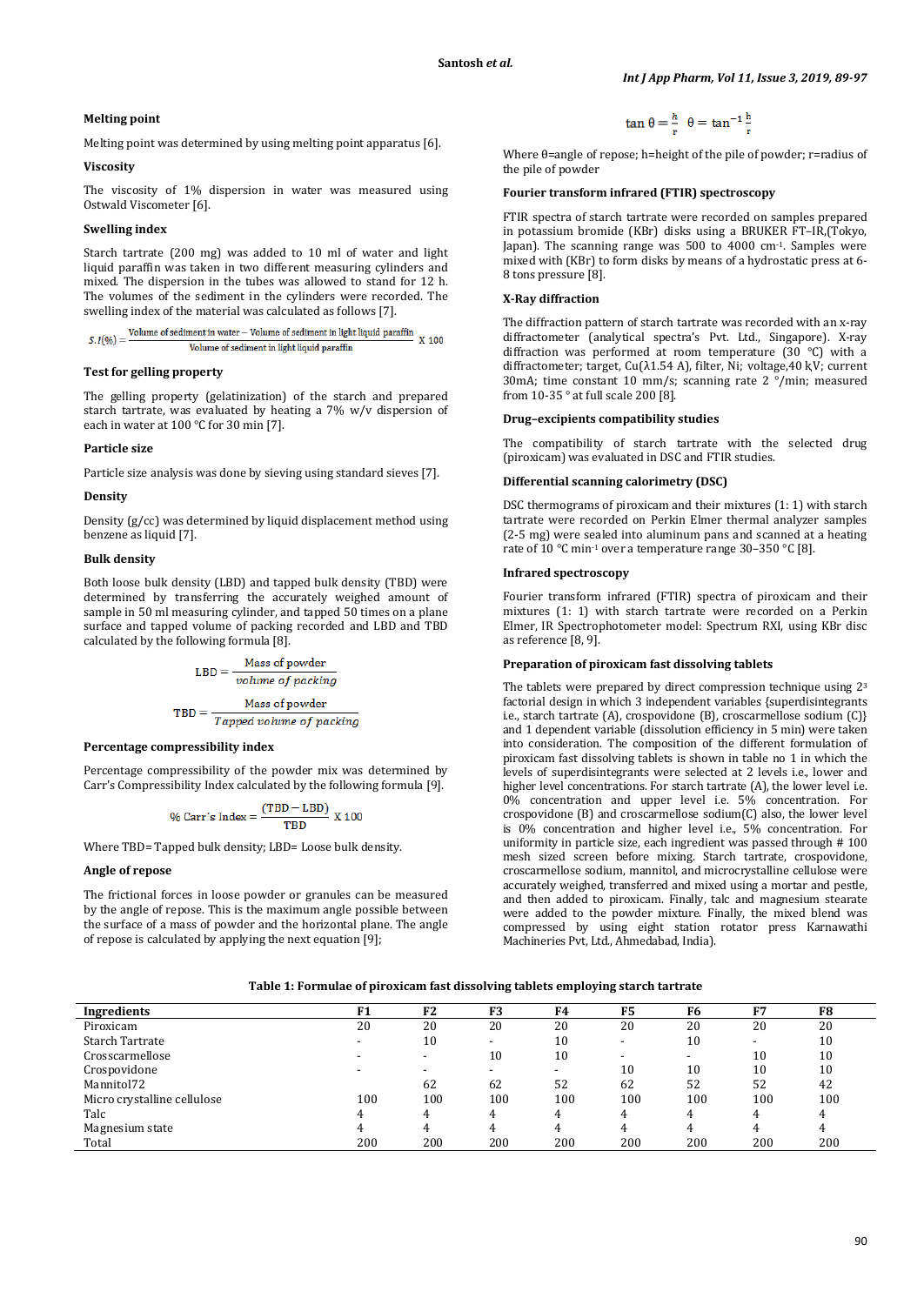#### **Evaluation of piroxicam fast dissolving tablets**

#### **Hardness test**

Hardness indicates the ability of a tablet to withstand mechanical shocks while handling. By using Monsanto hardness tester, the hardness of tablets was determined and expressed in kg/cm<sup>2</sup> [9]

## **Uniformity of weight**

Weight variation test was done with 20 tablets. It is the individual variation of the tablet weighed from the average weight of 20 tablets [10].

#### **Friability**

The friability of tablets was measured using a Roche fribilator. Tablets were rotated at 25 rpm for 4 min or up to 100 revolutions. The tablets were reweighed after removing all the fines and the percentage of weight loss was calculated [10].

$$
= \frac{{100\;XW\left( {initial} \right) - W\left( {final} \right)}}{W\left( {initial} \right)}
$$

#### **Drug content uniformity**

For content uniformity, ten tablets were weighed and powdered. A quantity of powder equivalent to 10 mg of piroxicam was extracted into 7.2 phosphate buffer and filtered. The piroxicam content was determined by measuring the absorbance spectrophotometrically at 221 nm after appropriate dilution with 7.2 phosphate buffer. The drug content was calculated as an average of three determinations [11].

#### **Wetting time**

The wetting time of tablets was measured by placing five circular tissue papers in a petri dish of 10 cm in diameter. 10 ml of water containing a water-soluble dye (amaranth) was added to the petri dish. A tablet was carefully placed on the tissue paper. The time required for water to reach the upper surface of the tablet was noted as wetting time [12, 13].

#### **Water absorption ratio**

A piece of tissue paper folded was kept in a small petri dish to which 6 ml of water was added. A tablet was kept on the tissue paper and allowed to completely wet. The wetted tablet was then weighed. Water absorption ration R was determined using the following equation [12, 13].

$$
R = \frac{100(\mathrm{W}_1 - \mathrm{W}_2)}{W_2}
$$

Where,

 $W_1$  = weight of tablet after water absorption.

W 2 = weight of tablet before water absorption.

## *In–vitro* **disintegration time**

Disintegration time for FDTs was determined using USP disintegration apparatus 0.1 N HCl buffer. The volume of medium was 900 ml and the temperature was 37±0.2 °C. The time taken for complete disintegration of the tablet was measured [14].

#### *In–vitro* **dissolution studies**

The *in vitro* dissolution rate study of piroxicam fast dissolving tablets were performed using 8 stage dissolution test apparatus (Electrolab TDT-08L) fitted with paddles (50 rpm) at 37±0.5 °C, using 7.2 phosphate buffer (900 ml) as a dissolution media. At the predetermined time intervals, 5 ml samples were withdrawn, filtered through 0.45µ membrane filter, diluted and assayed at 221 nm using an Analytical technology T360 UV/Visible Double beam spectrophotometer. Cumulative percentage release was calculated using standard absorbance from the calibration curve. All the dissolution experiments were conducted in triplicate (n = 3).

#### **RESULTS AND DISCUSSION**

The starch tartrate prepared was found to be fine, free-flowing slightly crystalline powder. The physical and micromeritics properties of the starch tartrate are summarized in table 2. It was insoluble in aqueous solvents and insoluble in organic solvents tested (methanol, petroleum ether, dichloromethane, and chloroform) the pH of 0.1% aqueous dispersion was 3.85.

Starch tartrate exhibited good swelling in water. The swelling index was found to be 100% indicating that it is suitable for superdisintegrant. All micrometric properties indicated good flow properties needed manufacturing of tablets. The density of starch tartrate was found to be 0.625 g/cc. The angle of repose and compressibility index showed good flow properties of starch tartrate. The FTIR spectrum of potato starch and starch tartrate is shown in fig. 1 and 2. The presence of peaks absorption at 1736.63 cm-1 characteristic peaks of ester, so from FTIR studies it was concluded that starch tartrate (ester) was formed when starch was allowed to react with tartaric acid. The X-ray diffraction pattern (fig. 3) of starch tartrate showed characteristic peaks, which indicates that the structure is slightly crystalline. The disappearance of pink color in the ester test confirmed the presence of ester, i.e., starch tartrate. As the starch tartrate was slightly crystalline powder and it had got all the characteristic of superdisintegrants it was concluded that starch tartrate can be used as novel superdisintegrant in the formulation of fast dissolving tablets.

| Table 2: Physical and micromeritics properties of the starch tartrate prepared |  |  |
|--------------------------------------------------------------------------------|--|--|
|                                                                                |  |  |

| <b>Parameters</b>                           | <b>Observation</b>                                                                                  |
|---------------------------------------------|-----------------------------------------------------------------------------------------------------|
| Solubility                                  | Insoluble in all aqueous and organic solvents tested                                                |
| $pH(1\% w/v)$ aqueous dispersion            | $3.85 \pm 0.01$                                                                                     |
| Melting Point $(°C)$                        | $270 \pm 0.02$                                                                                      |
| Viscosity(1% w/v aqueous dispersion in cps) | $1.1034 \pm 0.001$                                                                                  |
| Swelling index $(\%)$                       | $66.5 \pm 0.05$                                                                                     |
| Gelling property                            | No gelling at 100 °C but formed a clear solution. Whereas in the case of starch, it was gelatinized |
|                                             | and formed a gel.                                                                                   |
| Particle Size(um)                           | $142 \pm 0.02$                                                                                      |
| Density $(g/cc)$                            | $0.625 \pm 0.001$                                                                                   |
| Bulk Density $(g/cc)$                       | $0.714 \pm 0.003$                                                                                   |
| Angle of Repose( <sup>o</sup> )             | $23.6 \pm 0.02$                                                                                     |
| Compressibility Index(%)                    | $13 \pm 0.05$                                                                                       |

\*SD Standard Deviation from mean, n=3

The compatibility of starch tartrate with the selected drug (piroxicam) was evaluated by DSC, FTIR studies. The DSC thermograms of piroxicam and piroxicam–starch tartrate are shown in fig. 5.2 and 5.3. The DSC thermograms of piroxicam and piroxicam–starch tartrate exhibited exothermic peaks at 203.17°C and 198.99°C respectively. These melting peaks of piroxicam and piroxicam–starch tartrate

correspond to the melting points of piroxicam (198-200 ˚C). The peaks observed in the DSC thermograms of piroxicam and piroxicam–starch tartrate mixtures correspond to the melting points of the respective drug indicating no interactions between the selected drug and starch tartrate polymer. The DSC study, thus, indicated no interaction between starch tartrate and selected drug.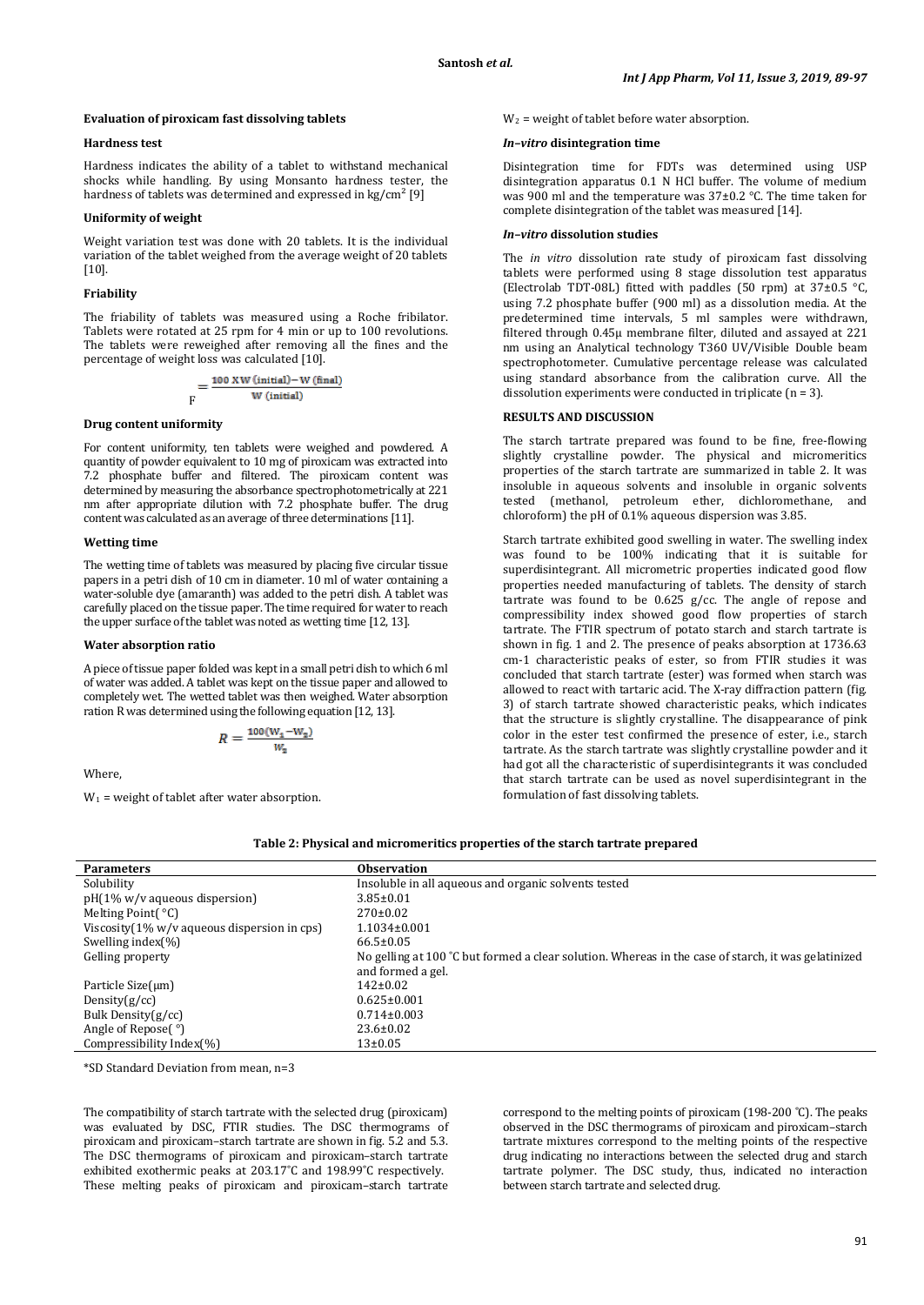

**Fig. 1: Fourier transform infrared spectra of potato starch**



**Fig. 2: Fourier transform infrared spectra of starch tartrate**



**Fig. 3: X-Ray diffraction pattern of starch tartrate**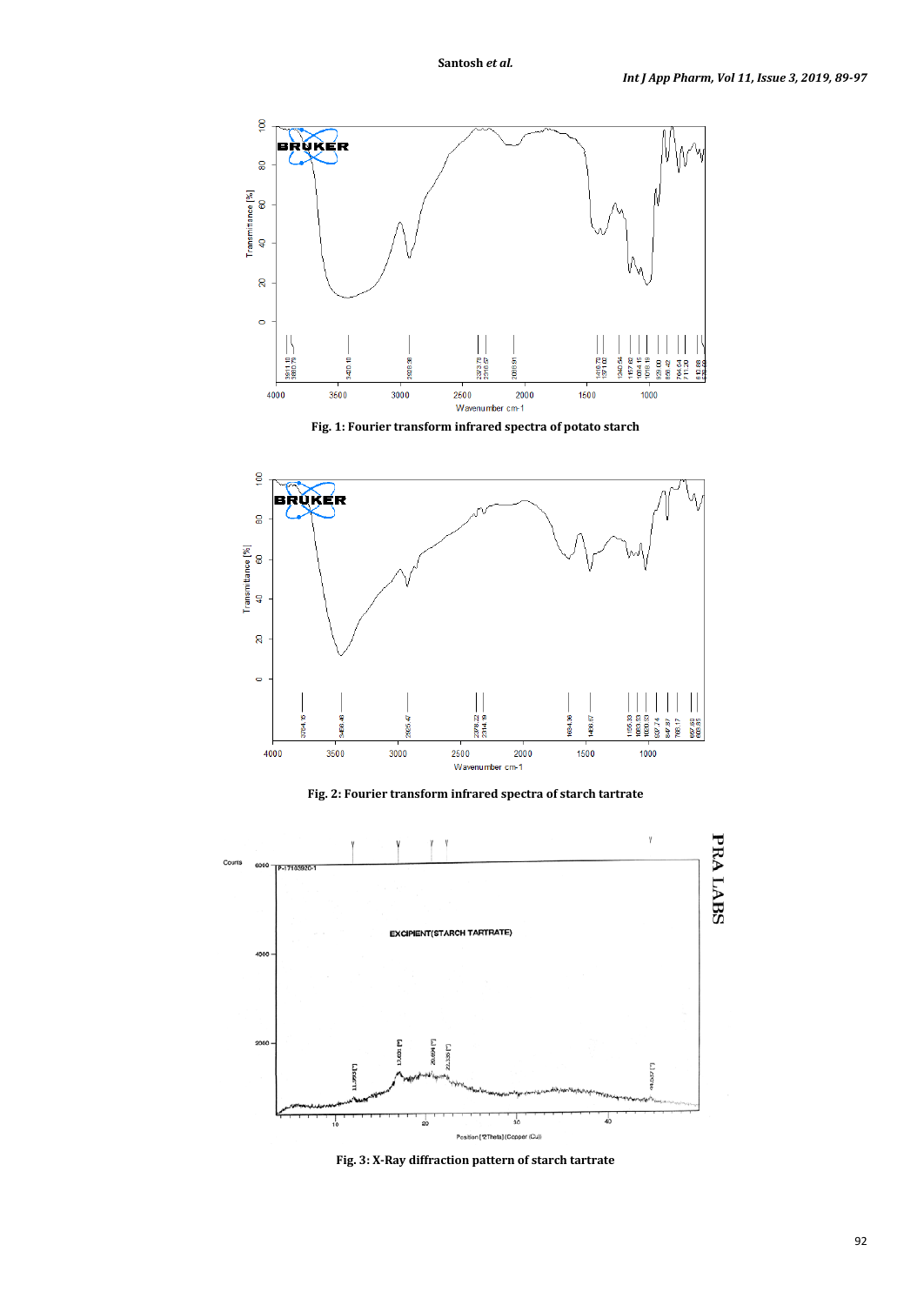

**Fig. 4: DSC thermogram of piroxicam pure drug**



**Fig. 5: DSC thermogram of piroxicam with starch tartrate**



**Fig. 6: FTIR spectra of piroxicam**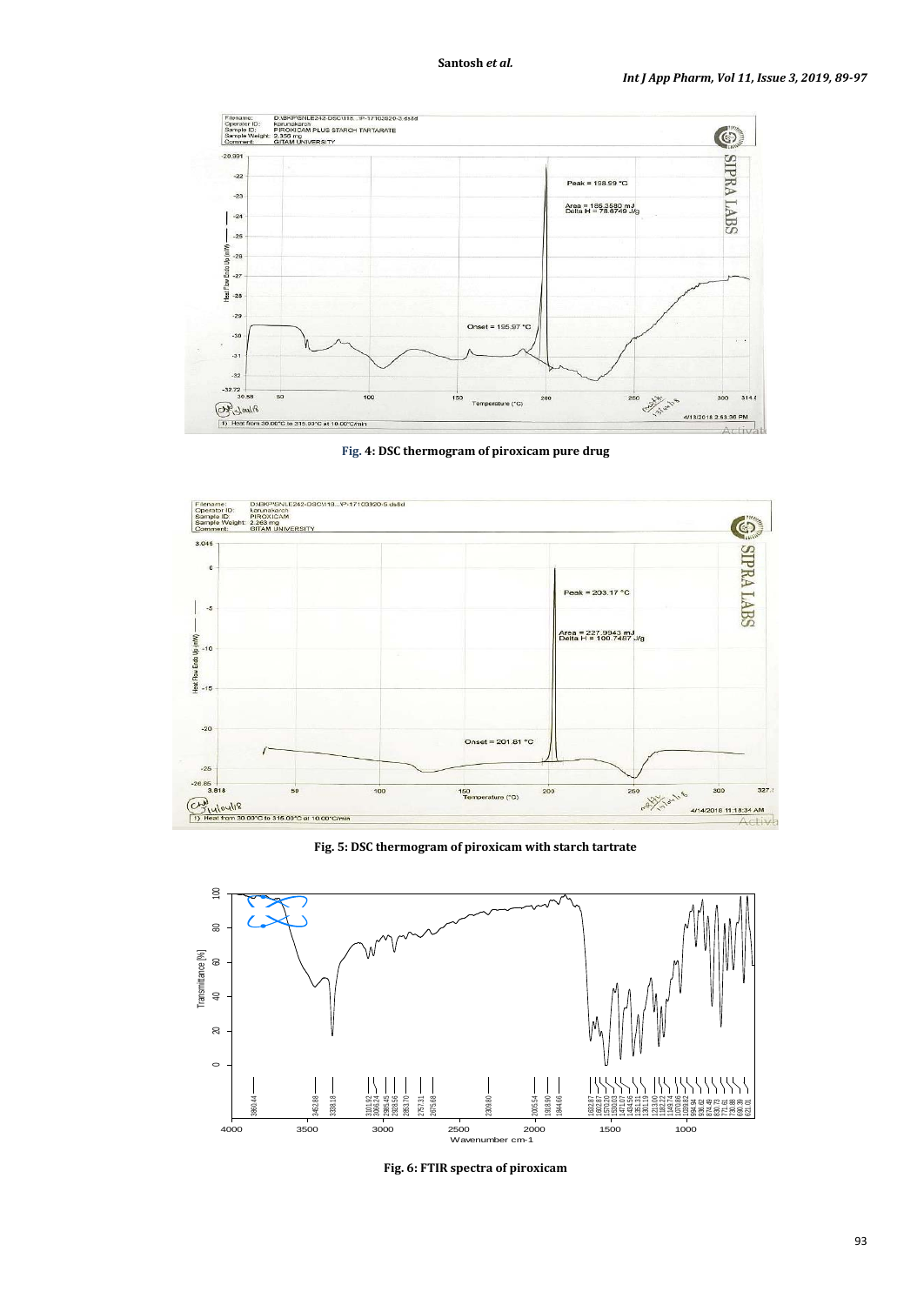

**Fig. 7: FTIR spectra of piroxicam with starch tartrate**

The FTIR spectra of piroxicam and piroxicam–starch tartrate are shown in Figs.5.4 and5.5. The characteristic FTIR bands of piroxicam at 3338.18 cm-1 (NH), 1632.87 cm-1 (C=O), 1434.56 cm-1 (CN) and piroxicamstarch tartrate at 3337.33 cm-1 (NH), 1633.31 cm-1 (C=O), 1433.14 cm-1 (CN) were all observed in the FTIR spectra of both piroxicam and piroxicam–starch tartrate. These FTIR spectra observations also indicated no interaction between starch tartrate and the drug selected.

Thus the results of DSC and FTIR indicated no interaction between the selected drug and starch tartrate, the new superdisintegrant. Hence starch tartrate could be used as a superdisintegrant in the design of fast dissolving tablets of the selected drug.

## **Evaluation of tablets**

## **Hardness**

The hardness of tablets from all batches was found to be in the range of 3.6–4 kg/sq. cm. All tablets were found hard enough so that they could easily withstand the handling and storage conditions without getting broken.

#### **Friability**

The percent friability of all batches found less than 0.15 % indicating the good mechanical resistance of tablets. Thus, it was proved that tablets could withstand the pressure, mechanical shocks during handling, transportation, storage, and manufacturing processes.

#### **Drug content**

Drug content of all the formulation batches was found to be 100±5%. Hence, it can be concluded that all the formulations are having an accurate amount of drug distributed uniformly in powder mass and followed acceptable limits as per IP [15]. i.e. 85 to 115 % of average content table 3.

#### **Disintegration studies**

*In vitro* disintegration time was done by the USP dissolution apparatus. The disintegration rate has a correlation with water absorption. The *In vitro* disintegration time was found between 12±0.02 to 4500±0.02 seconds. The outcomes were tabulated and data demonstrated in table 3. All the formulation showed disintegration time of less than 180 s. It was found that the formulation F6 will show least disintegration time 12s as compared to other formulation. The order for a disintegration time in fast dissolving tablet was found to be F6<F5<F7<F8<F3<F4<F2<F1. The order of disintegration time may be due to the interaction and main effects of the super disintegrants used in the fast dissolving tablets.

#### **Water absorption ratio and wetting time**

The water absorption ratio founded between 38.5±0.12%-65.2±0.15%. The increase in behavior due to the water uptake ability of super disintegrants, the wetting time was found between 35±0.0-1624.2±0.02 seconds. The outcomes were tabulated and data demonstrated in table 3 and fig. 8 and 8a. It was found that the formulation F6 containing 10 % starch tartrate and 10 % crospovidone showed less wetting time i.e. as 35±0.09 seconds compared to other formulations.

#### *In vitro* **dissolution studies**

Dissolution rate depends on the wetting time of the disintegrant, among all the formulations F6 has less wetting time and has greater dissolution rate and then this is the other conformance test for correct selection of desirable. *In vitro* dissolution studies of all the formulation were done and depicted in fig. 9. In all formulations, F6 formulation was selected as the promising formulation containing 5 % starch tartrate and 5 % crospovidone with 99.32%±0.05 release in 5 min which may be due to the interaction effect between the two super disintegrants i.e., starch tartrate and crospovidone at a concentration of 5 % each.

The dissolution parameters of the formulation from (F1–F8) which were made by direct compression method were shown in the table 4. In all these cases the PD<sub>5</sub> (percent dissolved in 5 min) was more in F6 which consists at 5% starch tartrate, and 5% crospovidone. The same was in the case of DE5% (dissolution efficiency in 5 min). The  $PD_5$  and  $DE_5\%$  revels that starch tartrate was effective at 5% along with 5% crospovidone when the formulations were made by direct compression using these superdisintegrants. The  $K_1$  decreased in all the formulation when compared to F1 formulation which was given in table 4. The number of folds increases in  $DE_5\%$  and the number of folds increase in  $K_1$  (min-1) were given to the table 4. From the results, it was concluded that starch tartrate (new superdisintegrant) could be used as a superdisintegrant in the formulation of fast dissolving tablets of piroxicam. To evaluate the individual and combined effects of the three factors involved, fast dissolving tablets were formulated employing selected combinations of the factors as per 23-factorial design. The fast dissolving tablets and release parameters (percent drug released in 5 min) of the fast dissolving formulated were analyzed as per ANOVA of 23-factorial design. ANOVA of disintegrating times and dissolution efficiency in 5 min (table 5 and 6) indicated that the individual effects of starch tartrate (A), sodium starch glycolate (B) and crospovidone (C), as well as the combined effects of AB, AC, BC and ABC factors, were significant (P<0.05) on disintegration time and dissolution efficiency in 5 min of piroxicam fast dissolving tablets.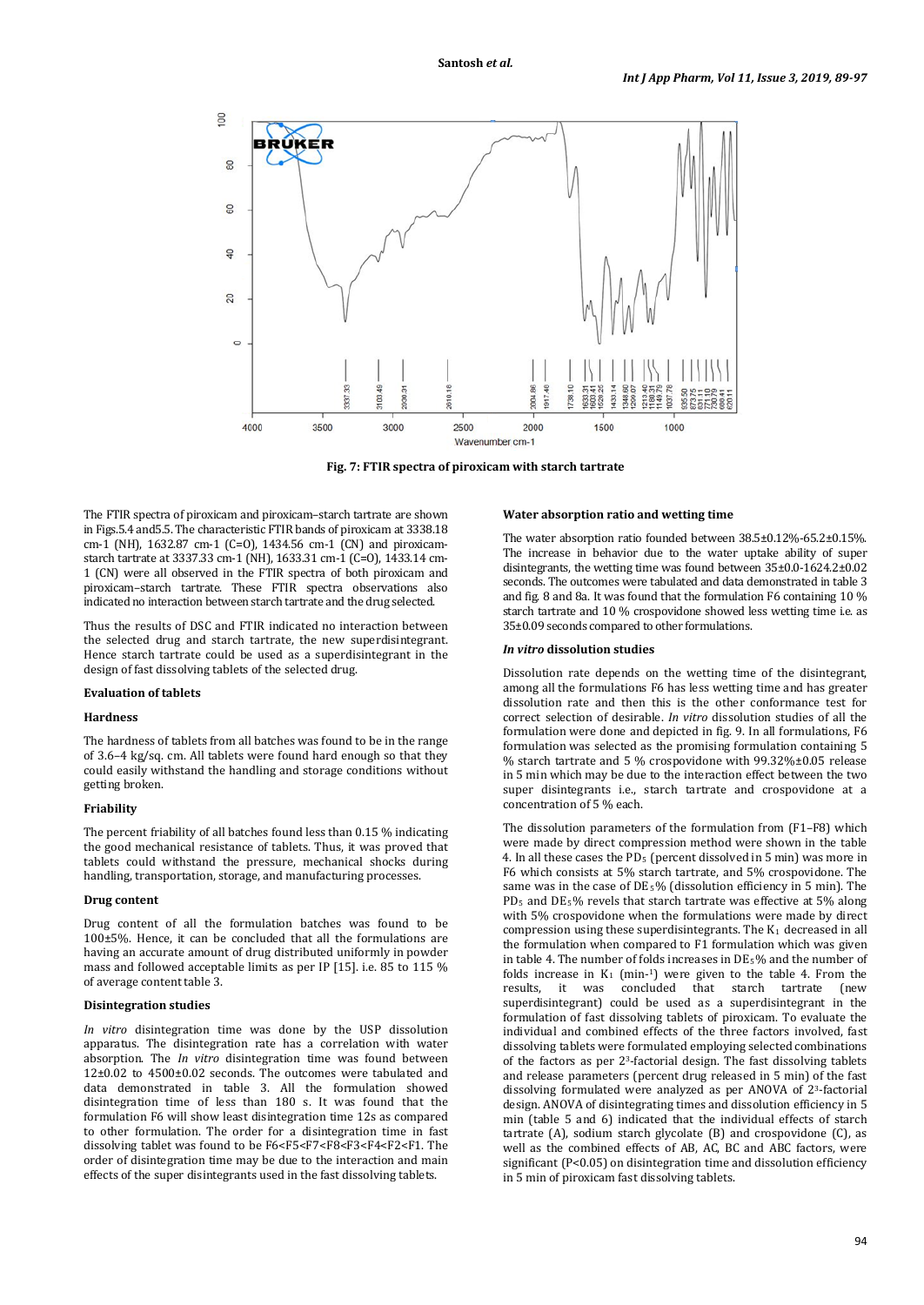Fast dissolving tablets formulated employing starch tartrate (5%), sodium starch glycolate (5%) and crospovidone (5%) as superdisintegrants exhibited good disintegration and dissolution efficiency in 5 min. Formulation F6 gave release of 99.32%±0.05 in 10 min fulfilling the official specification, based on disintegration time and dissolution efficiency in 10 min. Formulation F6 is considered as a good fast dissolving tablet formulation of piroxicam which was found to better than the piroxicam fast dissolving tablets formulated by Sachan Anupam *et al.* [15].

| <b>Formulation</b> | Hardness $(kg/cm2)$ | Friability (%)   | Drug Content (mg/tab) | Disintegration Time (sec) | <b>Water Absorption Ratio (%)</b> |
|--------------------|---------------------|------------------|-----------------------|---------------------------|-----------------------------------|
|                    | $n \pm SD$          | npm SD           | npm SD                | $n \pm SD$                | $n\pm SD$                         |
| F <sub>1</sub>     | $3.7 \pm 0.01$      | $0.12 \pm 0.013$ | $97.58 \pm 0.71$      | $4500 \pm 0.02$           | $38.5 \pm 0.12$                   |
| F <sub>2</sub>     | $3.7 \pm 0.03$      | $0.13 \pm 0.015$ | $98.1 \pm 0.79$       | $309 \pm 0.03$            | $52.6 \pm 0.18$                   |
| F <sub>3</sub>     | $3.7 \pm 0.01$      | $0.14 \pm 0.012$ | $99.45 \pm 0.63$      | $72\pm0.02$               | $62.8 \pm 0.16$                   |
| F4                 | $3.7 \pm 0.04$      | $0.12 \pm 0.014$ | $98.56 \pm 0.55$      | $144\pm0.02$              | $57.9 \pm 0.15$                   |
| F <sub>5</sub>     | $3.8 \pm 0.03$      | $0.14 \pm 0.012$ | $99.83 \pm 0.56$      | $12\pm0.01$               | $57.4 \pm 0.21$                   |
| F6                 | $3.9 \pm 0.01$      | $0.15 \pm 0.012$ | $99.34 \pm 0.18$      | $15\pm0.02$               | $60.1 \pm 0.12$                   |
| F7                 | $3.8 \pm 0.02$      | $0.14 \pm 0.014$ | 99.56±0.57            | $23\pm0.01$               | $65.2 \pm 0.15$                   |
| F8                 | $3.7 \pm 0.04$      | $0.12 \pm 0.013$ | 99.17±0.11            | $26 \pm 0.02$             | $64.1 \pm 0.27$                   |

\*SD Standard Deviation from the mean, n=3



**Fig. 8: Piroxicam fast dissolving tablets prepared employing starch tartrate involving mannitol as a diluents**



**Fig. 9: Dissolution profiles of piroxicam fast dissolving tablets (F1-F4) (n=3, mean±SD)**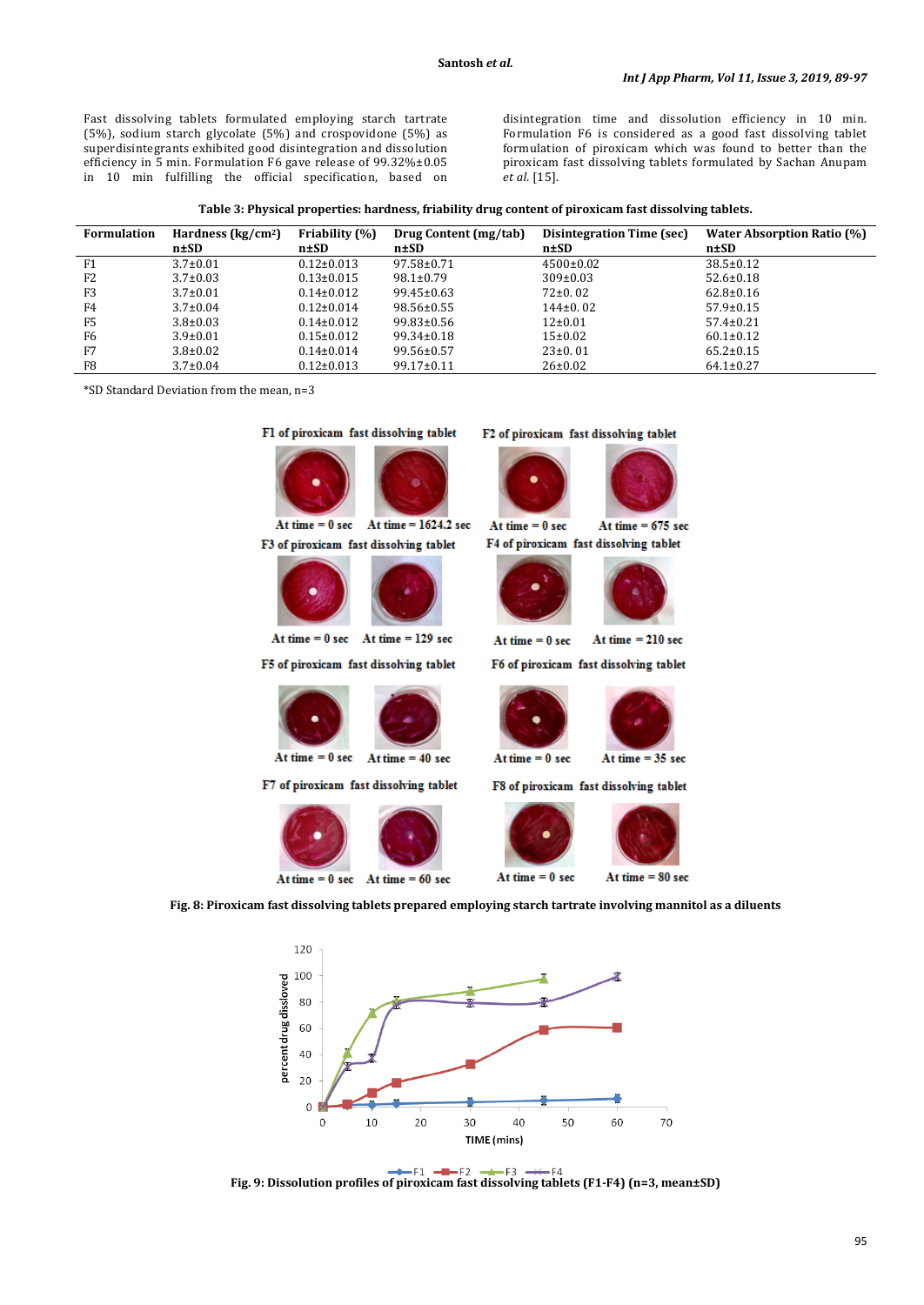

**Fig. 10: Dissolution profiles of piroxicam fast dissolving tablets (F5-F8) (n=3, mean±SD)**



**Fig. 10: Time Vs Log percent drug undissolved plots for piroxicam fast dissolving tablets (F1-F8) (n=3, mean±SD)**

|  |  |  | Table 4: Piroxicam percent dissolved from fast dissolving tablets employing starch tartrate |
|--|--|--|---------------------------------------------------------------------------------------------|
|--|--|--|---------------------------------------------------------------------------------------------|

| Time (min)                 | F <sub>1</sub>    | F <sub>2</sub>   | F3                 | F4                 | F5                 | F6                 | F7                 | F8                 |
|----------------------------|-------------------|------------------|--------------------|--------------------|--------------------|--------------------|--------------------|--------------------|
| PD <sub>5</sub>            | $1.61 \pm 0.74$   | $2.44 \pm 0.74$  | $41.23 \pm 0.67$   | $30.82 \pm 0.82$   | 58.83±0.21         | $61.66 \pm 0.75$   | $46.89 \pm 0.99$   | $41.24 \pm 0.36$   |
| $DE5$ %                    | $1.1 \pm 0.01$    | $1.3 \pm 0.02$   | $22.8 \pm 0.05$    | $16+0.02$          | $31.6 \pm 0.01$    | $34.8 \pm 0.05$    | $27.4 \pm 0.02$    | $23.4 \pm 0.03$    |
| No. of folds               | $---$             | 1.18             | 20.72              | 14.54              | 28.72              | 31.63              | 24.90              | 21.27              |
| increase in                |                   |                  |                    |                    |                    |                    |                    |                    |
| $DE_5\%$                   |                   |                  |                    |                    |                    |                    |                    |                    |
| $K_1$ (min <sup>-1</sup> ) | $0.001 \pm 0.001$ | $0.0154\pm0.003$ | $0.1123 \pm 0.005$ | $0.0536 \pm 0.002$ | $0.2378 \pm 0.001$ | $0.1842 \pm 0.002$ | $0.1278 \pm 0.002$ | $0.0921 \pm 0.005$ |
| No. of folds               | $---$             | 15.4             | 112.3              | 53.6               | 237.8              | 184.2              | 127.8              | 92.1               |
| increase in                |                   |                  |                    |                    |                    |                    |                    |                    |
| $K_1$ (min <sup>-1</sup> ) |                   |                  |                    |                    |                    |                    |                    |                    |

\*SD Standard Deviation from mean, n=3, PD5-Percent dissolved in 5 min., DE5%-Dissolution efficiency in 5 min., K1 =First Order Rate Constant

| Table 5: ANOVA of disintegration time of piroxicam fast dissolving tablets formulated employing starch tartrate |  |  |
|-----------------------------------------------------------------------------------------------------------------|--|--|
|-----------------------------------------------------------------------------------------------------------------|--|--|

| Source of variation         | d. f | S.S         | M. S. S ratio            | Variance | Result   |
|-----------------------------|------|-------------|--------------------------|----------|----------|
| Replicates                  | 2    | 1764.58     | 882.29                   | 0.93     | P > 0.05 |
| Treatments                  | 7    | 53155337.96 | 7593619.70               | 8061.59  | P < 0.05 |
| Starch Tartrate (A)         |      | 6595065.04  | 6595065.04               | 7001.50  | P < 0.05 |
| Croscarmellose sodium (B)   |      | 8107275.04  | 8107275.04               | 8606.90  | P < 0.05 |
| Starch Tartratex            |      | 7044917.04  | 7044917.04               | 7479.07  | P < 0.05 |
| Croscarmellose sodium (AB)  |      |             |                          |          |          |
| Crospovidone (C)            | T    | 9453915.37  | 9453915.37               | 10036.53 | P < 0.05 |
| <b>Starch Tartratex</b>     |      | 6628657.04  | 6628657.04               | 7037.16  | P < 0.05 |
| Crospovidone(AC)            |      |             |                          |          |          |
| Crospovidonex               |      | 82837.50    | 82837.50                 | 87.94    | P < 0.05 |
| Croscarmellose sodium (BC)  |      |             |                          |          |          |
| Starch Tartratex            |      | 7040583.37  | 7040583.37               | 7474.47  | P < 0.05 |
| Croscarmellose              |      |             |                          |          |          |
| sodium × Crospovidone (ABC) |      |             |                          |          |          |
| Error                       | 14   | 13187.42    | 941.95                   | --       | --       |
| Total                       | 23   | $- -$       | $\overline{\phantom{m}}$ | --       | $- -$    |
|                             |      |             |                          |          |          |

\*SD Standard Deviation from mean, n=3, P<0.05 indicate significance; p>0.05 indicate non-significance, d. f–Degree of Freedom \*S. S–Sum of Square \*M. S. S–Mean Sum of Squares, ANOVA= Analysis of Variance.